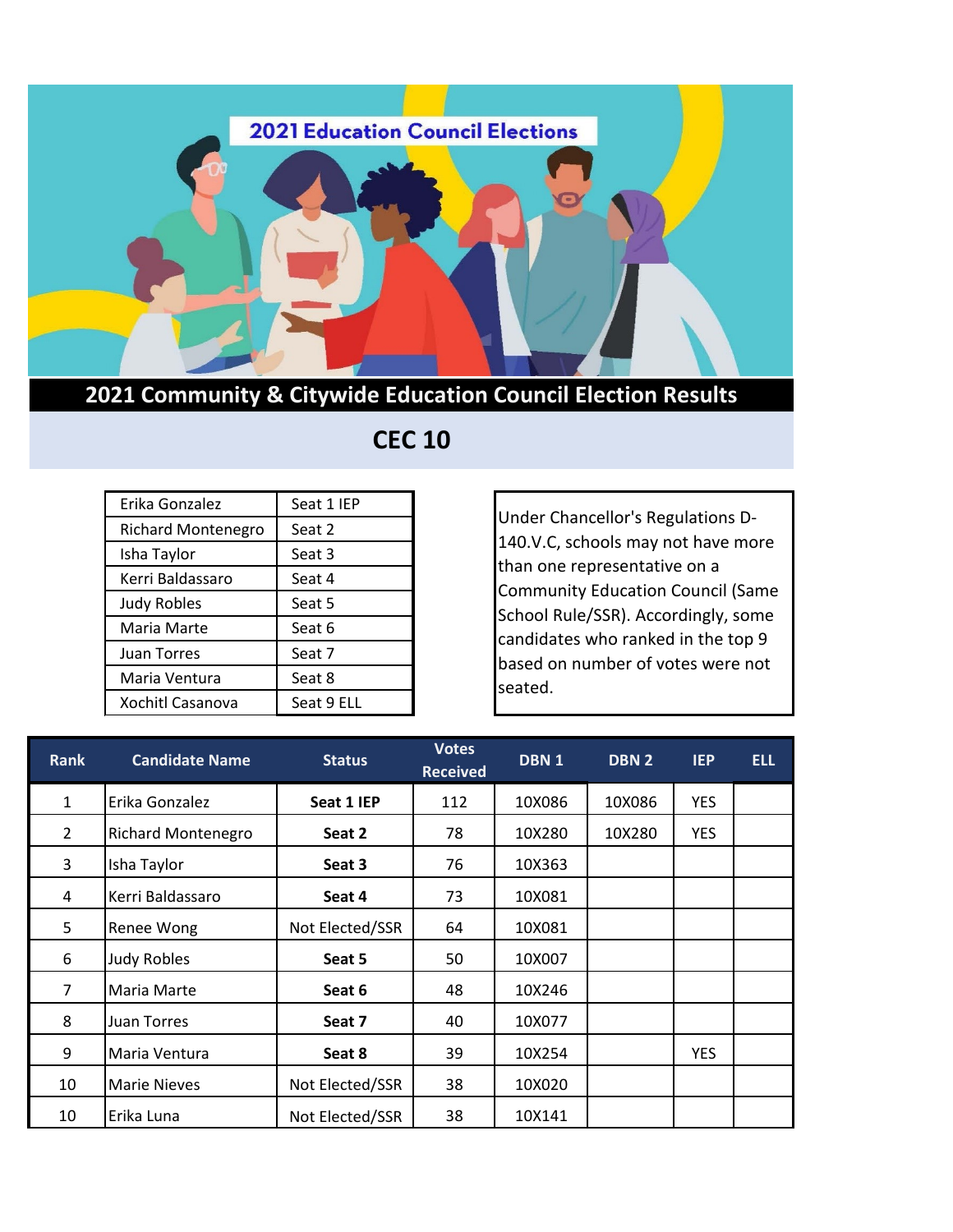| 12 | Amy Ming Tsai          | Elected to CCD75 | 35 | 10X280 | 75X811 |            |            |
|----|------------------------|------------------|----|--------|--------|------------|------------|
| 13 | Xochitl Casanova       | Seat 9 ELL       | 32 | 10X386 | 10X447 | <b>YES</b> | <b>YES</b> |
| 14 | Irhina De La Cruz      | Not Elected      | 31 | 10X085 |        |            |            |
| 14 | Stephanie Gonzalez     | Not Elected      | 31 | 10X118 |        |            |            |
| 16 | Mohammad Rahman        | Not Elected      | 30 | 10X020 |        |            |            |
| 17 | Matthew Hammond        | Not Elected      | 29 | 10X007 |        |            |            |
| 17 | Abu Islam              | Not Elected      | 29 | 10X094 |        |            |            |
| 19 | Latisha Gibbs          | Not Elected      | 28 | 10X003 |        |            |            |
| 19 | Prince Quarcoo         | Not Elected      | 28 | 10X141 |        |            |            |
| 21 | Mohammad Islam         | Not Elected      | 27 | 10X009 |        |            |            |
| 21 | Ely Santos De Espin    | Not Elected      | 27 | 10X015 |        |            |            |
| 21 | Arisleidy Polanco      | Not Elected      | 27 | 10X033 |        |            |            |
| 24 | Amanda Lopez           | Not Elected      | 26 | 10X023 |        |            |            |
| 25 | Jacqueline Torres      | Not Elected      | 25 | 10X033 |        |            |            |
| 26 | Estalin Batista        | Not Elected      | 24 | 10X056 |        |            |            |
| 26 | <b>Isabel Sanchez</b>  | Not Elected      | 24 | 10X306 |        |            |            |
| 26 | David Golovner         | Not Elected      | 24 | 10X141 |        |            |            |
| 26 | <b>Yiset Perez</b>     | Not Elected      | 24 | 10X310 |        |            |            |
| 26 | Jessica Hamilton       | Not Elected      | 24 | 10X015 |        |            |            |
| 26 | Jannie Davis           | Not Elected      | 24 | 10X081 |        |            |            |
| 32 | Carol Gaston           | Not Elected      | 23 | 10X308 |        |            |            |
| 33 | <b>Marisol Colberg</b> | Not Elected      | 22 | 10X009 | 11X532 |            |            |
| 33 | Yesica Delossantos     | Not Elected      | 22 | 10X032 |        |            |            |
| 33 | Katherine Ruiz         | Not Elected      | 22 | 10X340 |        |            |            |
| 36 | Kea Myers              | Not Elected      | 21 | 10X396 |        |            |            |
| 37 | Elsie Soto             | Not Elected      | 19 | 10X086 |        |            |            |
| 37 | Glendaliz Urena        | Not Elected      | 19 | 10X020 |        |            |            |
| 39 | Mst Akhter             | Not Elected      | 18 | 10X094 |        |            |            |
| 40 | Samara Vasquez         | Not Elected      | 16 | 10X033 |        |            |            |
| 41 | Deionne Howard         | Not Elected      | 15 | 10X391 |        |            |            |
| 42 | Radhwaa Ahona          | Not Elected      | 14 | 10X033 |        |            |            |
| 42 | Jenniffer Medina       | Not Elected      | 14 | 10X306 |        |            |            |
| 42 | Camelia Tepelus        | Not Elected      | 14 | 10X024 |        |            |            |